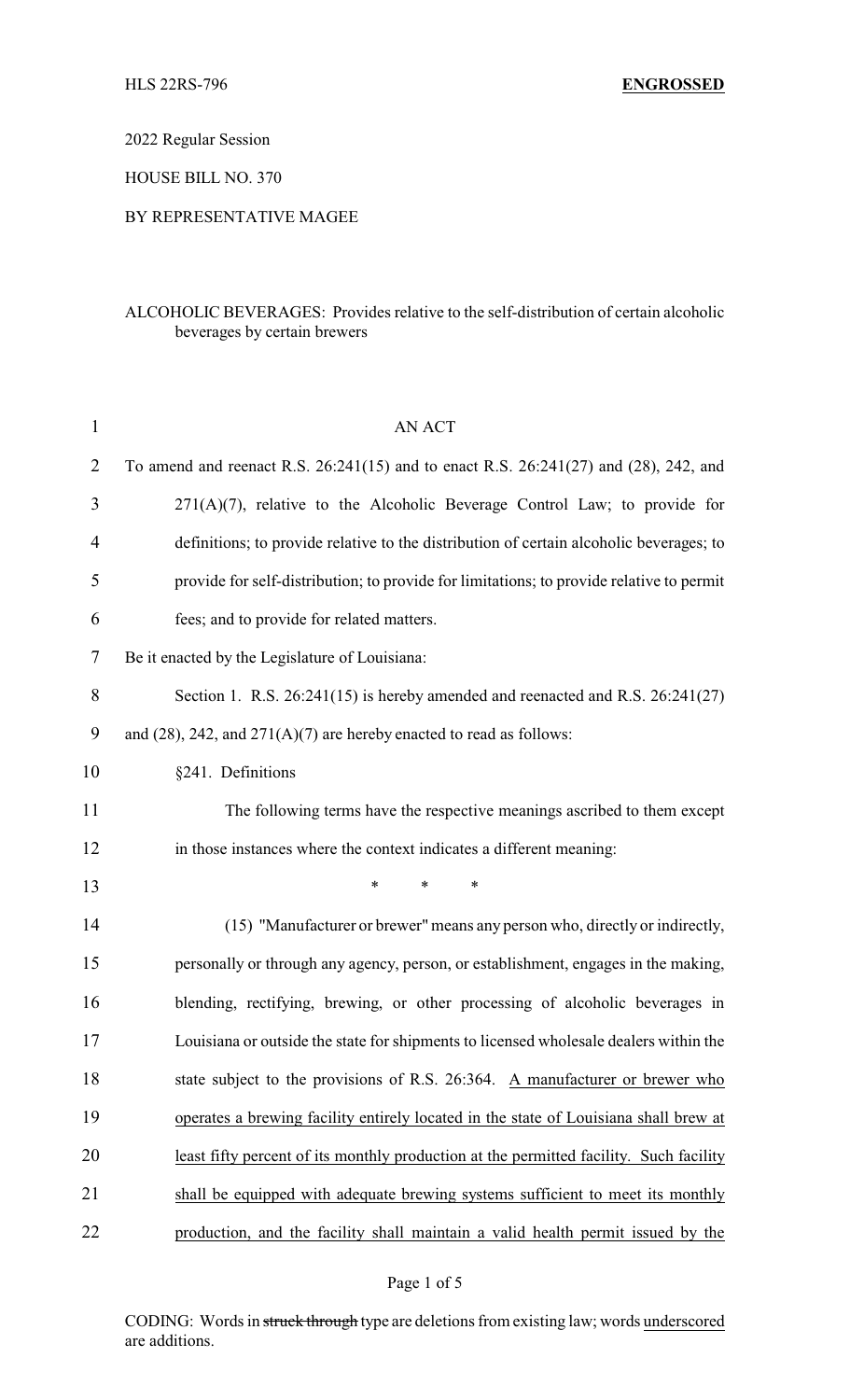| 1  | Louisiana Department of Health. A manufacturer or brewer who operates a brewing         |
|----|-----------------------------------------------------------------------------------------|
| 2  | facility entirely located in the state of Louisiana may sell or serve only those        |
| 3  | products brewed at that facility to the public only at that facility for consumption on |
| 4  | or off the premises but not for resale. The total amount of such sales to the public    |
| 5  | for any given month shall not exceed ten percent of the total amount of product         |
| 6  | brewed at that facility monthly or two hundred fifty barrels, whichever is greater.     |
| 7  | Any manufacturer or brewer who sells its products to the public pursuant to this        |
| 8  | Paragraph shall remit all state and parish or municipal sales and excise taxes to the   |
| 9  | proper tax collecting authority for all products sold to the public. A manufacturer     |
| 10 | or brewer who sells or serves its products to the public pursuant to this Paragraph,    |
| 11 | shall comply with all local zoning laws and regulations.                                |
| 12 | $\ast$<br>*<br>*                                                                        |
| 13 | (27) "Brewing facility" means an establishment wherein beer and other malt              |
| 14 | beverages are brewed for the primary purpose of selling the brewed product for          |
| 15 | resale and a limited quantity may be sold at retail to consumers for consumption on     |
| 16 | or off the licensed premises.                                                           |
| 17 | "Self-distribution" means distribution by a brewer of beer or other malt<br>(28)        |
| 18 | beverages brewed at a brewing facility entirely located in the state of Louisiana to    |
| 19 | a retailer holding a Class A permit issued pursuant to R.S. 26:71.1 or 271.2, a Class   |
| 20 | B permit issued pursuant to R.S. 26:71 or 271, or a Class C permit issued pursuant      |
| 21 | to R.S. 26:71.2 or 271.3.                                                               |
| 22 | §242. Self-distribution                                                                 |
| 23 | A brewer that produces less than ninety-three thousand gallons of beer                  |
| 24 | annually at a brewing facility located entirely in the state of Louisiana may self-     |
| 25 | distribute up to forty-six thousand five hundred gallons of the two hundred fifty       |
| 26 | barrels allowed pursuant to R.S. 26:241 to a retailer holding a Class A permit issued   |
| 27 | pursuant to R.S. 26:71.1 or 271.2, a Class B permit issued pursuant to R.S. 26:71 or    |
| 28 | 271, or a Class C permit issued pursuant to R.S. 26:71.2 or 271.3 provided the          |
| 29 | following conditions are met:                                                           |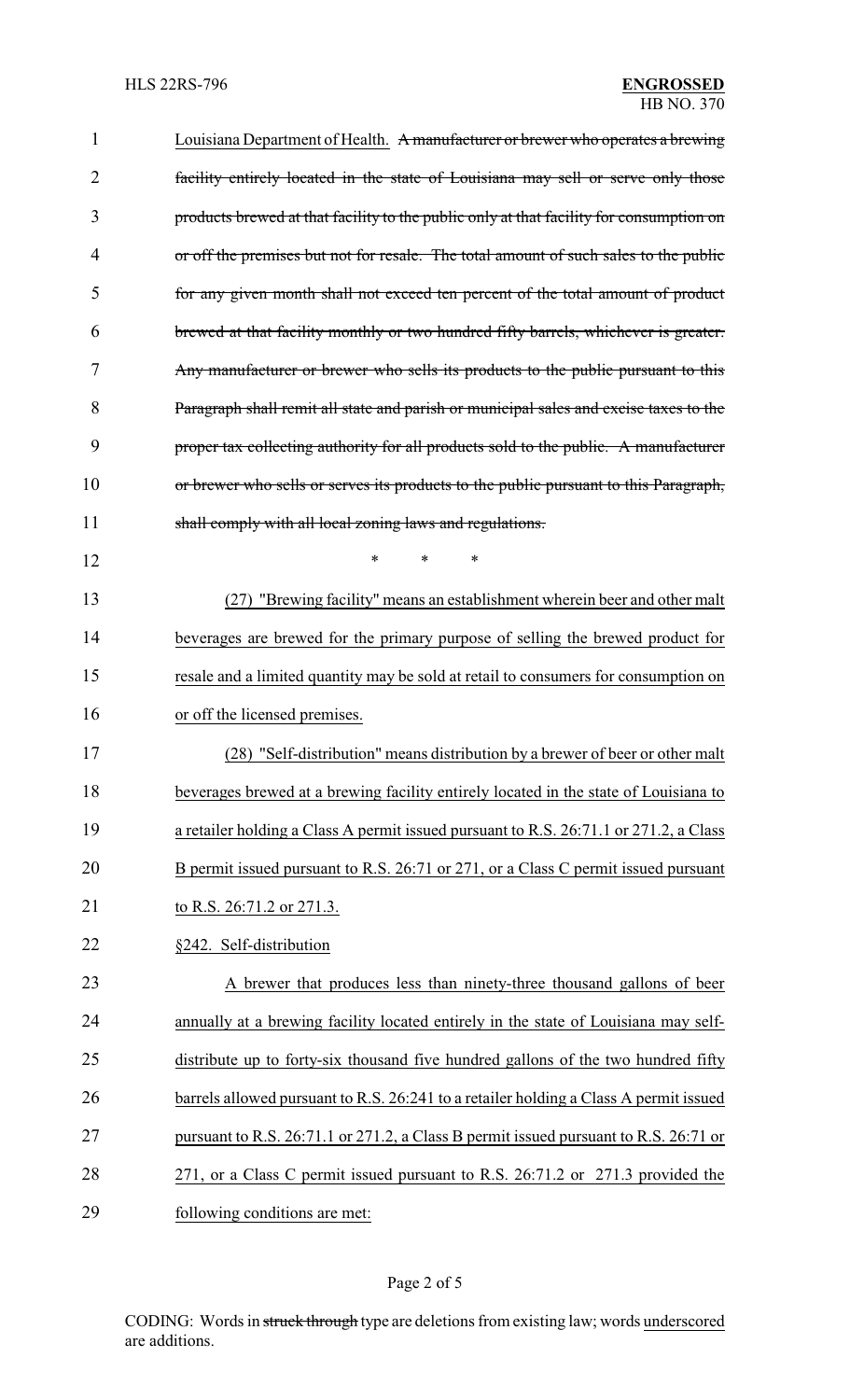| $\mathbf{1}$   | (1) The brewer obtains a permit to self-distribute only those products brewed           |
|----------------|-----------------------------------------------------------------------------------------|
| $\overline{2}$ | on site from the commissioner according to established rules and regulations.           |
| 3              | (2) The brewer does not have an existing distribution agreement with a                  |
| 4              | permitted wholesale dealer.                                                             |
| 5              | (3) The brewer owns or leases warehouse space that shall be maintained                  |
| 6              | separate from the brewing facility.                                                     |
| 7              | (4) The brewer owns or leases delivery equipment dedicated for the primary              |
| 8              | use of distribution and delivery of only those products brewed at the brewing facility. |
| 9              | The brewer shall self-distribute products at a standard price to all<br>(5)             |
| 10             | retailers.                                                                              |
| 11             | (6) The brewer shall provide a monthly report of all sales from the brewing             |
| 12             | facility and all sales from self-distribution to the office of alcohol and tobacco      |
| 13             | control.                                                                                |
| 14             | Any brewer that engages in self-distribution shall be subject to the rules              |
| 15             | and regulations contained in LAC Title 55, Part VII.                                    |
| 16             | §271. Permits required; fees                                                            |
| 17             | A. Before engaging in the business of dealing in malt beverages or beverages            |
| 18             | of low alcoholic content, all manufacturers, wholesale and retail dealers, and          |
| 19             | microbrewers shall obtain from the commissioner, according to established rules and     |
| 20             | regulations, a permit to conduct each separate manufacturing, wholesale, retail, or     |
| 21             | microbrewery business and shall pay for each permit a fee not to exceed the amounts     |
| 22             | provided for in the following schedule and in accordance with regulations               |
| 23             | promulgated pursuant to the provisions of the Administrative Procedure Act for each     |
| 24             | year the permit is valid:                                                               |
| 25             | $\ast$<br>$\ast$<br>$\ast$                                                              |
| 26             | (7) Brewers engaged in self-distribution– one thousand five hundred dollars.            |
| 27             | $\ast$<br>$\ast$<br>$\ast$                                                              |
| 28             | Section 2. The Louisiana State Law Institute is hereby authorized and directed to       |
| 29             | arrange in alphabetical order and renumber the definitions provided in R.S. 26:241.     |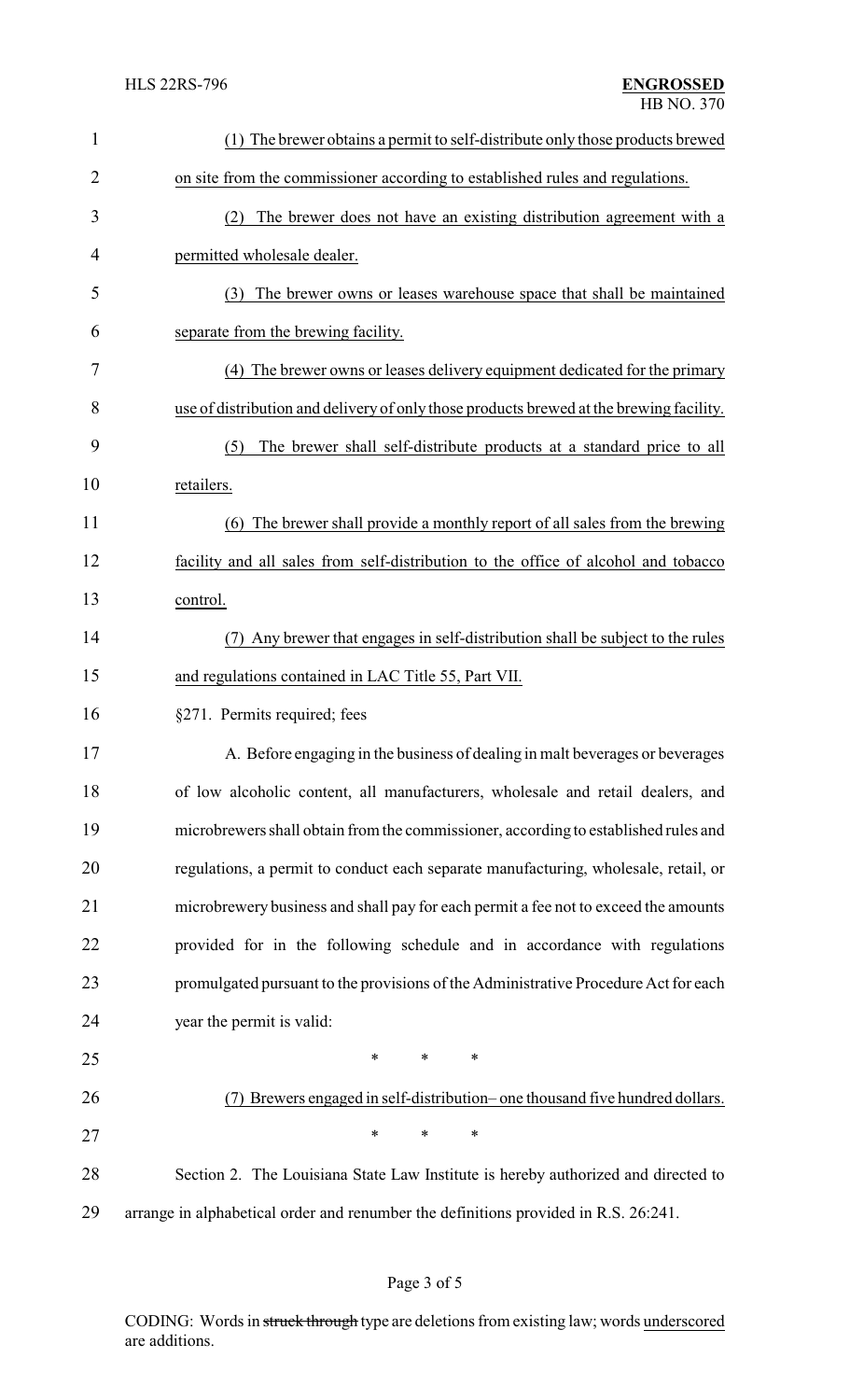## DIGEST

The digest printed below was prepared by House Legislative Services. It constitutes no part of the legislative instrument. The keyword, one-liner, abstract, and digest do not constitute part of the law or proof or indicia of legislative intent. [R.S. 1:13(B) and 24:177(E)]

| HB 370 Engrossed | 2022 Regular Session | Magee |
|------------------|----------------------|-------|
|------------------|----------------------|-------|

Abstract: Provides for the self-distribution of beer and malt beverages under certain conditions.

Present law (R.S. 26:241) provides for definitions for alcohol beverage control and taxation.

Present law defines "manufacturer or brewer" and limits sales to the public for any given month to not exceed 10% of the total amount of product brewed at that facility monthly or 250 fifty barrels, whichever is greater.

Proposed law repeals the limitations of present law.

Present law requires a manufacturer or brewer who sells its products to the public to remit all state and parish or municipal sales and excise taxes to the proper tax collecting authority for all products sold to the public.

Proposed law repeals present law.

Present law requires a manufacturer or brewer who sells or serves its products to the public to comply with all local zoning laws and regulations.

### Proposed law repeals present law.

Proposed law amends the definition of "manufacturer or brewer" and provides definitions for "brewing facility" and "self-distribution".

Proposed law provides requirements for self-distribution. Brewers who produce less than 93,000 gallons of beer annually may self-distribute up to 46,500 gallons of the 250 barrels allowed pursuant to present law (R.S. 26:241) to retailers with certain Class A, Class B, and Class C permits.

Proposed law provides that brewers may self-distribute if the following conditions are met:

- (1) The brewer obtains a permit to self-distribute only products brewed on site from the commissioner.
- (2) The brewer does not have an existing distribution agreement with a permitted wholesale dealer.
- (3) The brewer owns or leases warehouse space that is maintained separately from the brewing facility.
- (4) The brewer owns or leases delivery equipment dedicated for the primary use of distributing products brewed at the brewing facility.
- (5) The brewer self-distributes products at a standard price to all retailers.
- (6) The brewer provides a monthly sales report to the office of alcohol and tobacco control.